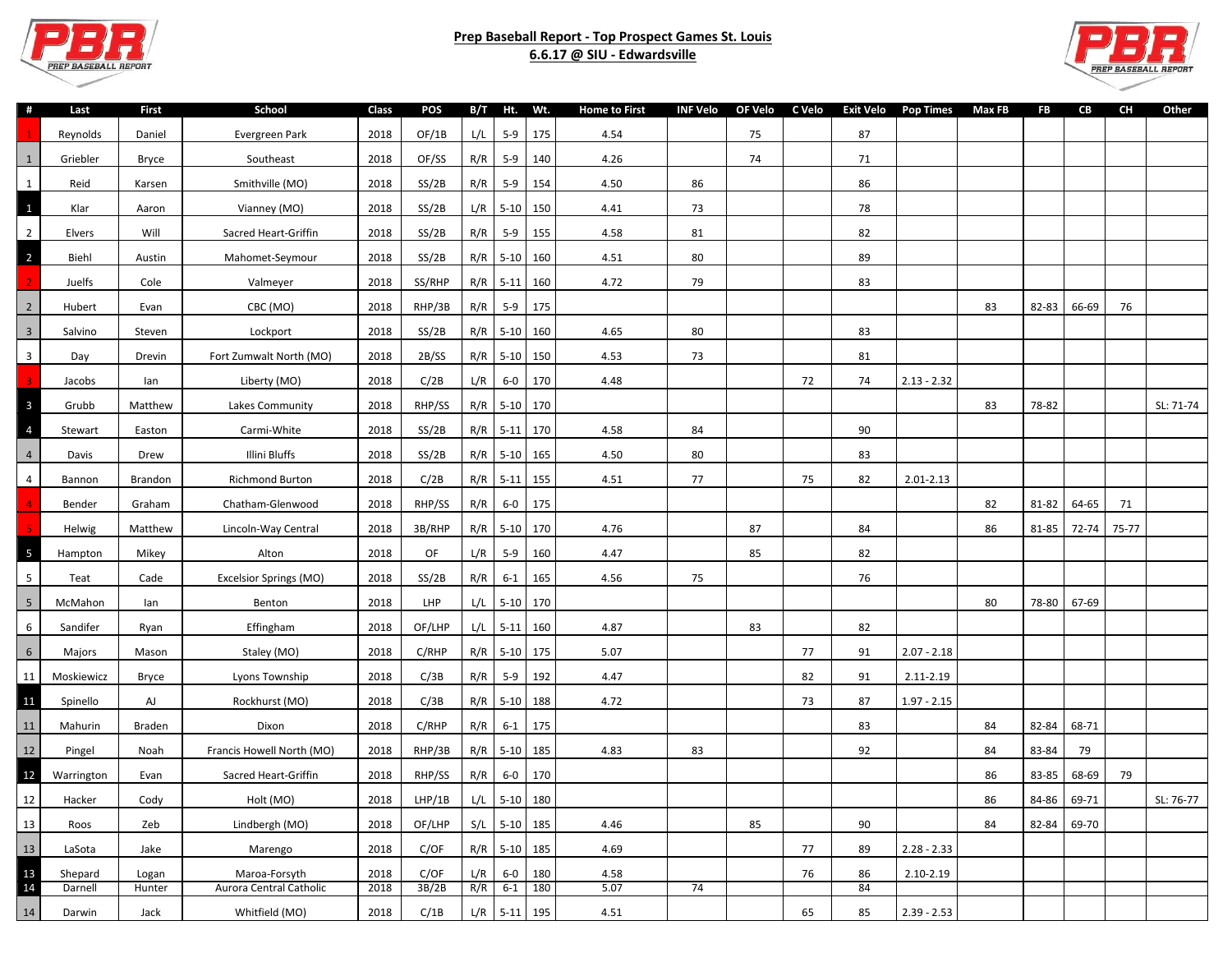| 14     | Maddock    | Ricky   | Kirkwood (MO)               | 2018 | LHP/1B     |     | $L/L$ 5-10 185 |           |      |    |    |    |             |               | 81 | 80-81 | 67-69       | 74    |           |
|--------|------------|---------|-----------------------------|------|------------|-----|----------------|-----------|------|----|----|----|-------------|---------------|----|-------|-------------|-------|-----------|
| 15     | DiLello    | Dominic | Sacred Heart-Griffin        | 2018 | OF/RHP     | R/R | $6 - 1$        | 190       | 4.58 |    | 83 |    | 83          |               | 77 | 77    | 61          |       |           |
| 15     | Shaffer    | Sam     | Liberty (MO)                | 2018 | RHP/2B     | R/R |                | 6-1 170   |      |    |    |    |             |               | 74 | 71-74 | 62          |       |           |
| 16     | Gomez      | Nathan  | Lake View                   | 2018 | 2B/SS      | R/R | $6-1$ 163      |           | 4.78 | 79 |    |    | 79          |               |    |       |             |       |           |
| 16     | Cooper     | Hayden  | Holt                        | 2018 | 3B/1B      | R/R | $6 - 3$        | 185       | 4.57 | 74 |    |    | 93          |               |    |       |             |       |           |
| 16     | Jones      | Pierce  | <b>East Richland</b>        | 2018 | RHP/OF     | R/R | $6 - 4$        | 153       |      |    |    |    |             |               | 82 | 79-81 | 65-66       |       | SL: 70-72 |
| $17\,$ | Boone      | Nick    | O'Fallon                    | 2018 | OF         | R/R |                | 6-1 170   | 4.19 |    | 85 |    | 90          |               |    |       |             |       |           |
| 17     | Adams      | Jack    | Kirkwood (MO)               | 2018 | RHP/SS     | R/R | $6 - 2$        | 180       |      |    |    |    |             |               | 85 | 82-85 | 63-65       |       | SL: 68-70 |
| 17     | Schimmoler | Andrew  | Oswego                      | 2018 | RHP/3B     | R/R | 6-5 175        |           |      |    |    |    |             |               | 82 | 80-81 | 68-69       |       |           |
| 18     | Soria      | Peyton  | Excelsior Springs (MO)      | 2018 | 3B/RHP     | R/R | $6 - 2$        | 190       | 4.69 | 78 |    |    | 82          |               | 83 | 82-83 | 77-79       |       |           |
| 18     | Zellak     | Josh    | Liberty (MO)                | 2018 | C/3B       |     | R/R 5-11 190   |           | 4.65 |    |    | 70 | 89          | $2.15 - 2.38$ |    |       |             |       |           |
| 18     | Brougham   | Collin  | Park Hill South (MO)        | 2018 | <b>RHP</b> | R/R | $6-2$          | 163       |      |    |    |    |             |               | 83 | 81-83 | 73-75       | 71    |           |
| 19     | Sperling   | Danny   | Wauconda                    | 2018 | 3B/SS      | L/R | $6 - 2$        | 175       | 4.53 | 81 |    |    | 84          |               |    |       |             |       |           |
| 20     | Chapman    | Ben     | Rochester                   | 2018 | C/RHP      | R/R | 6-0            | 185       | 4.52 |    |    | 78 | 87          | 2.06-2.19     |    |       |             |       |           |
| 21     | Small      | Jack    | Lemont                      | 2018 | 1B/OF      | R/R | $6 - 3$ 200    |           | 4.52 | 79 |    |    | 93          |               |    |       |             |       |           |
| 21     | Fasbinder  | Kyle    | Vernon Hills                | 2018 | 1B/OF      | L/R | $6 - 2$        | 195       | 4.72 | 72 |    |    | 82          |               |    |       |             |       |           |
| 21     | Gilmer     | Will    | Sikeston (MO)               | 2018 | RHP/3B     | R/R |                | $6-1$ 175 |      |    |    |    |             |               | 85 | 83-85 | 71-73       | 71    |           |
| 21     | Wells      | Clint   | Canton                      | 2018 | C/OF       | R/R | $6 - 2$        | 200       |      |    |    |    |             |               |    |       |             |       |           |
| 22     | Olion      | Brandon | Champaign Centennial        | 2018 | OF/1B      | L/L | $6 - 3$        | 165       | 4.61 |    | 76 |    | 83          |               |    |       |             |       |           |
| 22     | Covington  | Riley   | Liberty North (MO)          | 2018 | 1B/OF      | L/L |                | $6-2$ 215 | 4.76 | 82 |    |    | 88          |               |    |       |             |       |           |
| 22     | Marti      | Jacob   | Normal West                 | 2018 | 1B/OF      | S/R | $6 - 3$        | 220       | 4.52 | 75 |    |    | L: 91 R: 99 |               |    |       |             |       |           |
| 22     | Nanfeldt   | Donovan | Andrew                      | 2018 | 1B/LHP     | R/L | $6 - 1$        | 198       | 4.86 | 74 |    |    | 102         |               |    |       |             |       |           |
|        | Crowder    | Dalton  | Plainfield East             | 2018 | OF/1B      | L/R | $6 - 2$        | 175       | 4.59 |    | 82 |    | 86          |               |    |       |             |       |           |
| 23     | Huffman    | Jaxson  | Poplar Bluff (MO)           | 2018 | 3B/OF      | L/R | $6 - 3$        | 195       | 4.70 | 77 |    |    | 92          |               |    |       |             |       |           |
| $23\,$ | Brown      | McCade  | Normal West                 | 2018 | RHP/OF     | R/R | $6 - 5$        | 185       |      |    |    |    |             |               | 86 | 83-84 | 65-70       | 70-73 |           |
| 23     | Winston    | Kevin   | Rockwood Summit (MO)        | 2018 | RHP/1B     | R/R | $6 - 3$        | 195       |      |    |    |    |             |               | 83 | 80-83 | 70-73       |       |           |
| 24     | Doman      | Nick    | Marist                      | 2018 | C/2B       | R/R | $6 - 2$        | 185       | 4.87 |    |    | 72 | 86          | 2.09-2.26     |    |       |             |       |           |
| 24     | Kesel      | Matt    | Francis Howell Central (MO) | 2018 | RHP/3B     | R/R | $6 - 3$        | 215       |      |    |    |    |             |               | 89 | 86-89 | 64-66       |       |           |
| 24     | Turgeon    | Ryan    | Nazareth                    | 2018 | RHP        |     | $L/R$ 6-4 245  |           |      |    |    |    |             |               | 84 | 80-83 | 65-66 69-75 |       |           |
|        | Kaplowitz  | Jackson | Notre Dame                  | 2018 | SS/3B      | R/R |                | 6-3 160   | 4.69 | 80 |    |    | 94          |               |    |       |             |       |           |
| 25     | Struble    | Blake   | Carrollton                  | 2018 | LHP/1B     | L/L |                | 6-5 210   |      |    |    |    |             |               | 86 | 83-85 | 71-75       | 81    |           |
| 26     | Labedz     | Tyler   | TF South                    | 2018 | RHP/       | R/R | 6-3 175        |           |      |    |    |    |             |               | 84 | 83-84 | 70-71       | 75-76 |           |
|        | Weber      | Colten  | Jackson (MO)                | 2017 | RHP/C      | R/R |                | 6-3 175   | 4.81 |    |    | 82 | 89          | $2.06 - 2.25$ | 88 | 86-88 | 73-76       | 73    |           |
|        | Blount     | Jacob   | Lincoln-Way Central         | 2018 | SS/RHP     | R/R | $6-3$ 185      |           | 4.90 | 78 |    |    | 78          |               | 82 | 80-82 | 73-74       | 76    | SL: 74    |
|        | Lambert    | Dalton  | Harrisburg                  | 2018 | RHP/1B     |     | R/R 6-3 190    |           |      |    |    |    |             |               | 85 | 80-84 | 70-72       | 72    |           |
|        | Erickson   | Andrew  | Tuscola                     | 2018 | C/3B       | R/R | $5-9$ 205      |           | 4.82 |    |    | 74 | 87          | 2.11-2.30     |    |       |             |       |           |
|        | Honkala    | Dylan   | <b>McHenry West</b>         | 2018 | 3B/RHP     | R/R | $6-1$ 200      |           | 4.76 | 73 |    |    | 93          |               | 82 | 81-82 | 72-75       |       |           |